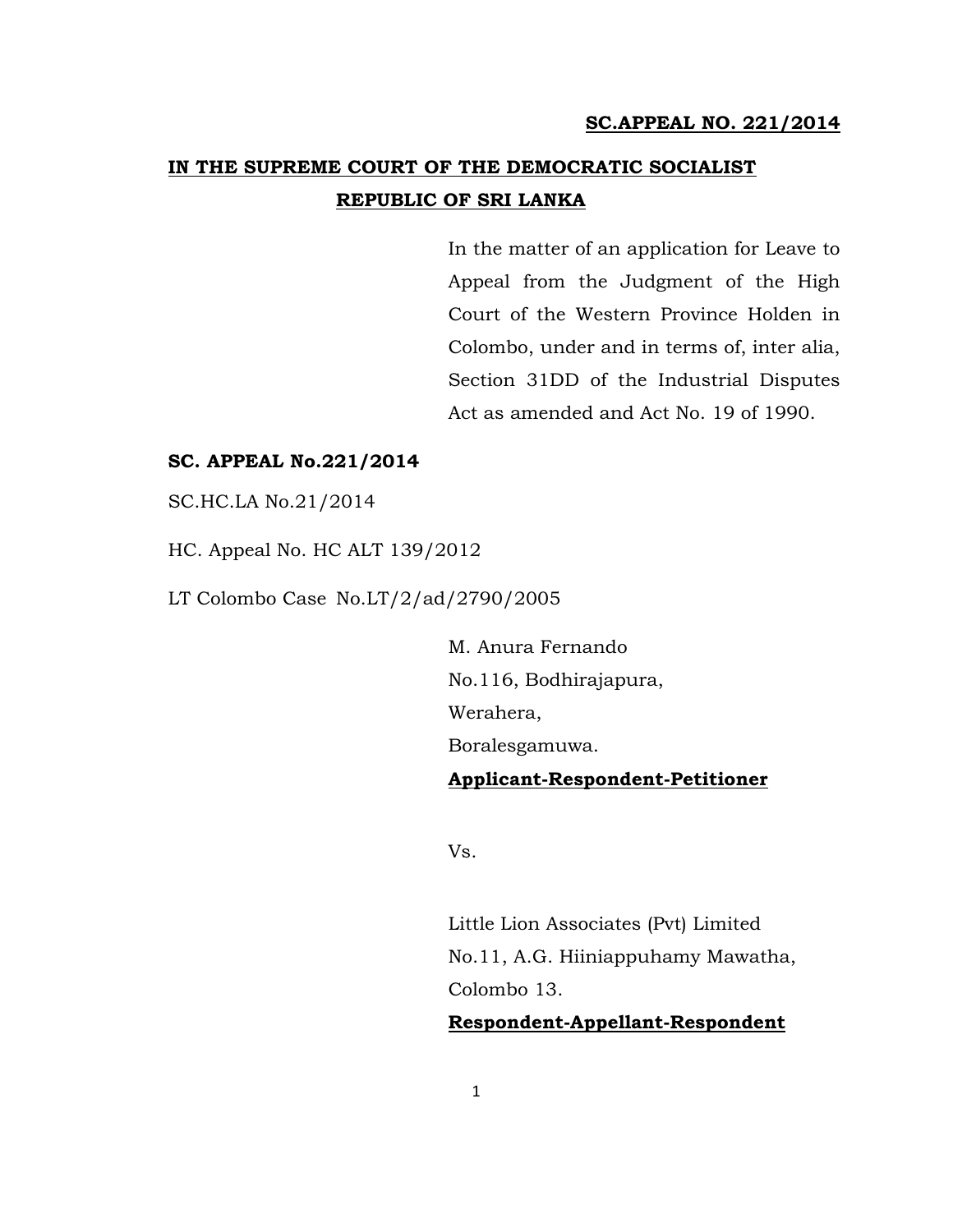#### **BEFORE** : **SISIRA J. DE ABREW, J.**

## **UPALY ABEYRATHNE, J. &**

# **NALIN PERERA, J.**

**COUNSEL** : Shantha Jayawardhana for the Applicant-Respondent-

Appellant.

Ranil Prematillake for the Respondent-Appellant-Respondent.

#### **ARGUED &**

**DECIDED ON**: 27.05.2016.

### **SISIRA J. DE ABREW, J.**

Heard both counsel in support of their respective cases. This is an appeal to set aside the judgment of the Learned High Court Judge dated 05.03.2014, wherein he set aside the judgment of the Learned President of the Labour Tribunal. Learned President of the Labour Tribunal ordered re-reinstatement with back wages. Vide order marked P3. This Court, by its order dated 20.11.2014, granted Leave to Appeal on questions of law set out in paragraphs 8a, 8b, 8f & 8g of the Petition dated 11.11.2014. They are as follows:-

8(a) Did the High Court of the Western Province (Holden in

Colombo) err in law by failing to appreciate that the Learned President of the Labour Tribunal was correct in holding that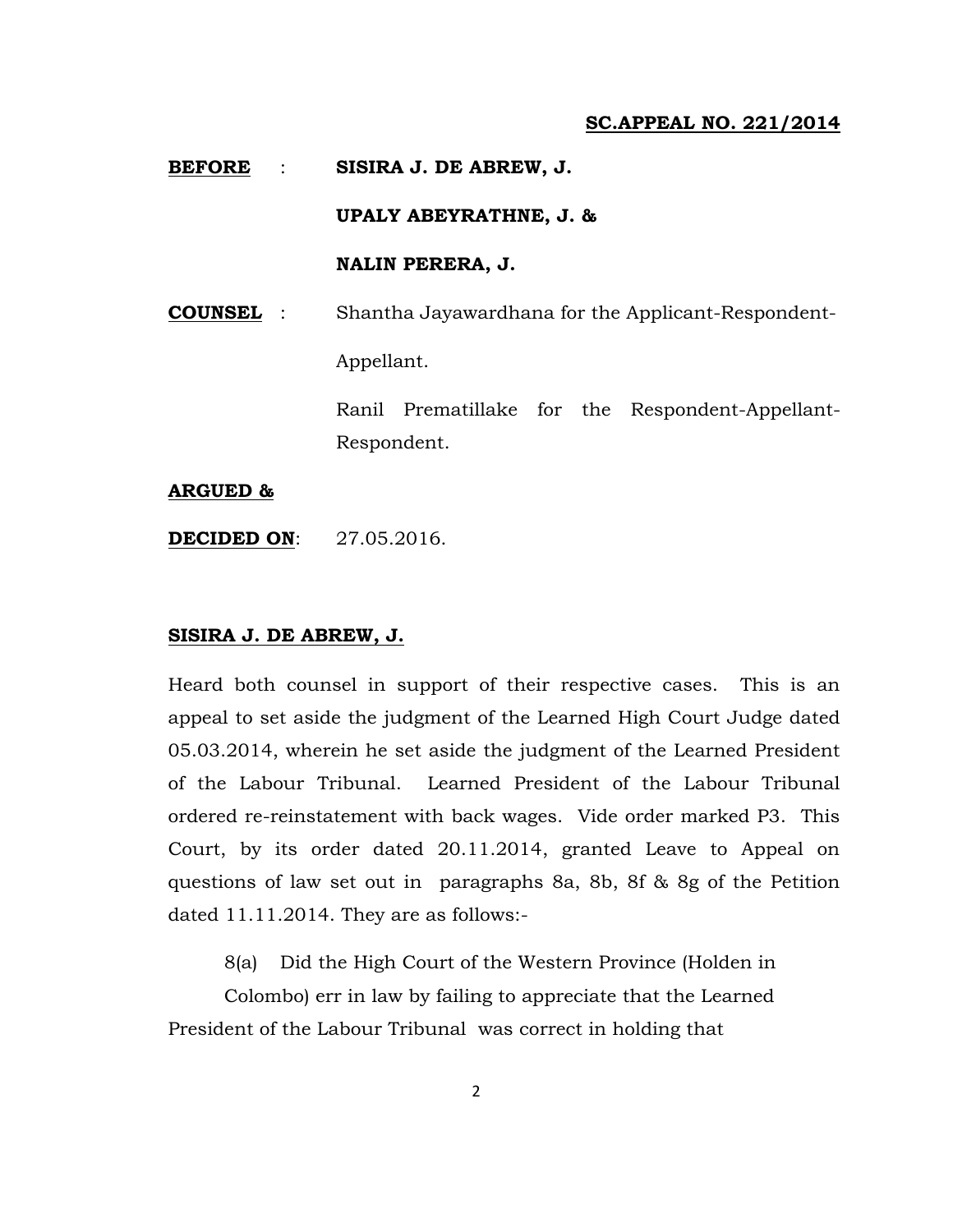the termination of the Petitioner's services was unfair and unjustified?

8(b) Did the High Court of the Western Province (Holden in Colombo) err in law by failing to appreciate that the Order of the Labour Tribunal was just and equitable?

8(f) Did the High Court of the Western Province (Holden in Colombo) err in law by setting aside the Order for re-instatement of the Petitioner?

8(g) Did the High Court of the Western Province (Holden in Colombo ) err in law by setting aside the Order for back wages to the Petitioner?

The main allegation leveled against the Applicant-Respondent-Appellant (hereinafter referred to as the Applicant ) in this case is that he, whilst in employment of the Respondent Company, took steps to remove one bag of milk powder from the stores.

Learned Counsel appearing for the Applicant tried to contend that the Applicant was not responsible for the loss of the one bag of Milk Powder (25 Kilos of milk powder). He contended that although document marked R4 states that 50 Kilograms of Milk powder had been issued, the gate pass only indicated that only 25 Kilograms of milk powder had been loaded to the lorry. The Applicant in this case is the driver who drove the relevant lorry. Although, the learned Counsel took up the said argument, this argument is nullified by the evidence of Muniandi and Ajantha Fernando. Muniandi at page 30 of the brief, states that he loaded two bags of milk powder each containing 25 Kilos to the lorry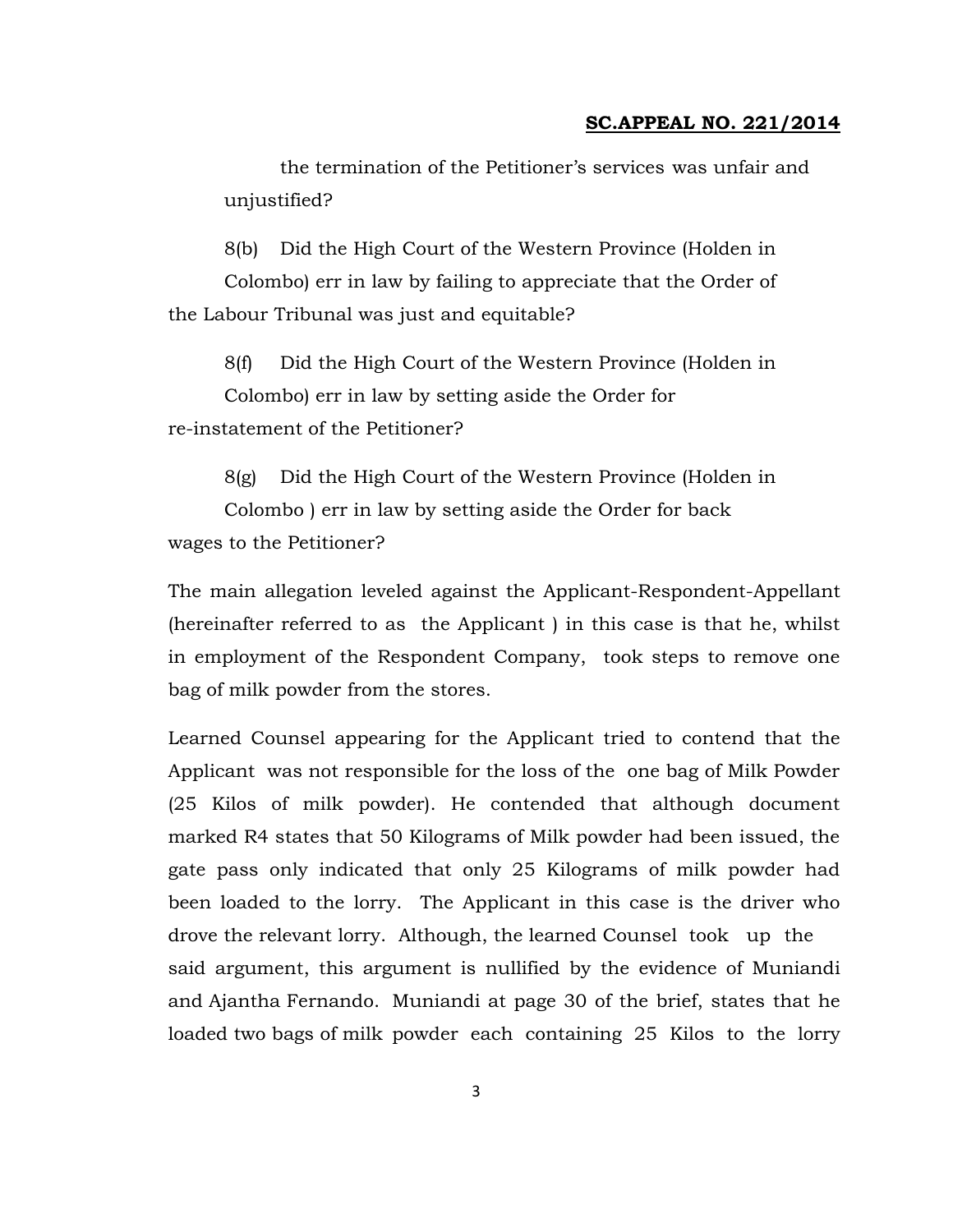driven by the Applicant. This is confirmed by the evidence of Ajantha Fernando.

The Respondent has produced a transport chart relating to the relevant lorry driven by the Applicant. According to the said transport chart marked R8, the duration that takes for the lorry to go from Stores to the Factory is only 2 minutes. On the day of the incident, the duty of the Applicant driver was to transport the goods issued by the Stores to the Factory. According to the evidence, the stores is found on one side of the road and the factory is found on the other side of the road. According to the said transport chart normal time that takes for the lorry to go from the Stores to the Factory is only two minutes. But on the day in question when he was transporting the goods from the Stores to the Factory he had taken 12 minutes. The applicant, in his evidence, failed to offer any explanation to the said delay. The applicant, in his evidence, denied that he took 12 minutes. But his evidence is nullified by the said transport chart marked R8. Respondent Company before termination of the services of the Applicant took steps to hold an inquiry by an Inquiring Officer. We note that the Applicant failed to participate in the said domestic inquiry. At the conclusion of the domestic inquiry the Inquiry Officer found the Applicant guilty for the main allegation. When we consider the evidence led at the trial ,we are of the opinion that the allegation leveled against the Applicant has been proved. We therefore hold the view that it is not proper to order re-instatement and back wages. If an employee of an employer steals things of the employer, such an employee cannot be kept in employment because the act of stealing amounts to loss of confidence of the employer.